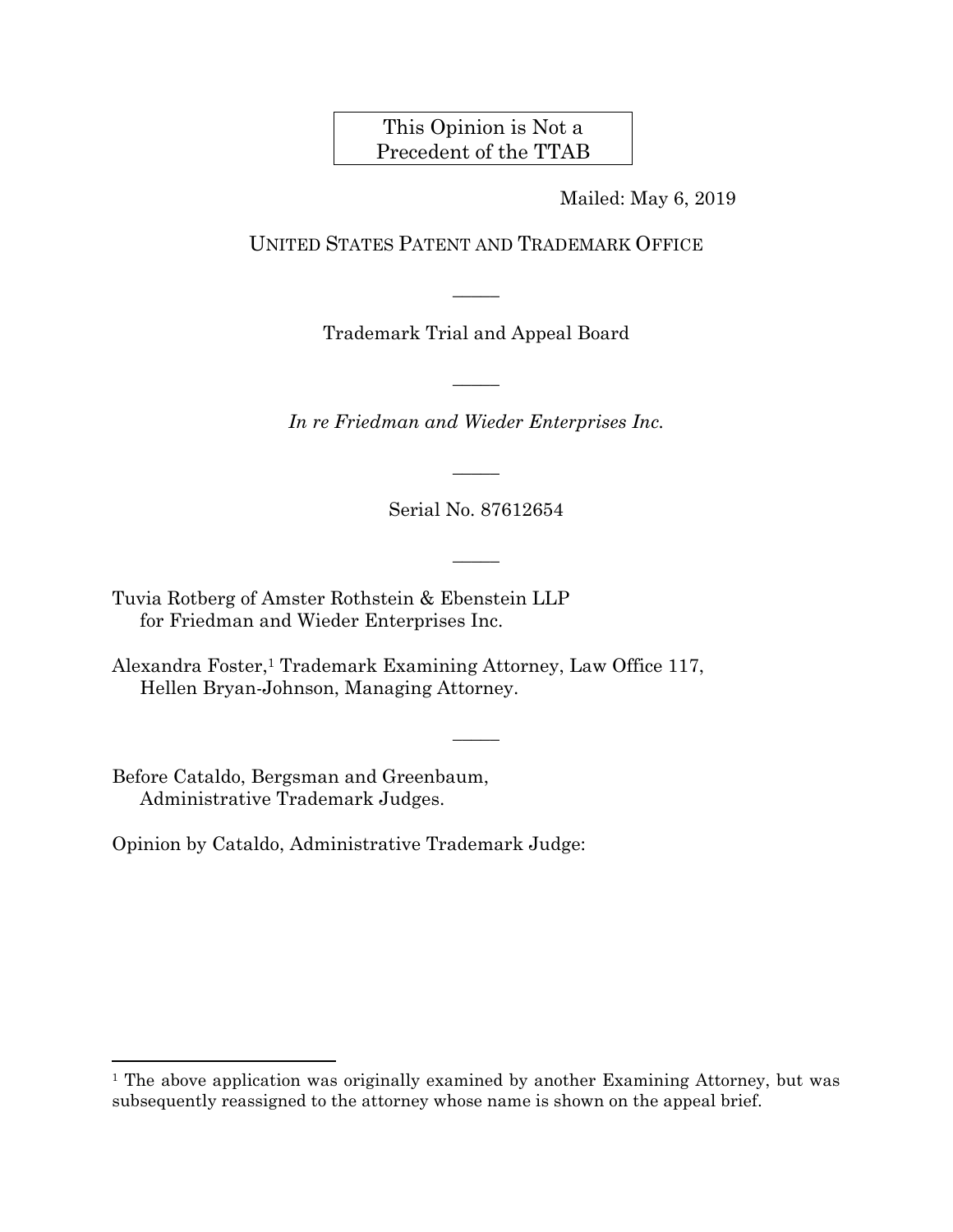Applicant, Friedman and Wieder Enterprises Inc., seeks registration on the Principal Register of the mark HULA DELIGHTS, in standard characters, identifying "gift baskets featuring processed nuts" in International Class 29.2

The Trademark Examining Attorney finally refused registration under Section 2(d) of the Trademark Act, 15 U.S.C. § 1052(d), based on a likelihood of confusion with the registered mark HULA PRINCESS, issued in typed form<sup>3</sup> on the Principal Register, identifying "shelled nuts and roasted nuts" in International Class 29.4

After the final Office Action, Applicant appealed. Applicant and the Examining Attorney filed briefs on appeal.5 We reverse the refusal to register for the reasons set out below.

## I. Likelihood of Confusion

The determination under Section 2(d) involves an analysis of all of the probative evidence of record bearing on a likelihood of confusion. *In re E.I. du Pont de Nemours & Co.*, 476 F.2d 1357, 177 USPQ 563, 567 (CCPA 1973) (setting forth factors to be considered, hereinafter referred to as "*du Pont* factors"); *see also In re Majestic* 

l

<sup>2</sup> Application Serial No. 87612654 was filed on September 18, 2017 under Section 1(a) of the Trademark Act, 15 U.S.C. § 1051(a), asserting May 12, 2014 as a date of first use of the mark anywhere and in commerce.

<sup>3</sup> Prior to November 2, 2003, "standard character" drawings were known as "typed" drawings. A typed mark is the legal equivalent of a standard character mark. *In re Viterra Inc.*, 671 F.3d 1358, 101 USPQ2d 1905, 1909 n.2 (Fed. Cir. 2012) ("until 2003, 'standard character' marks formerly were known as 'typed' marks, but the preferred nomenclature was changed in 2003 to conform to the Madrid Protocol … we do not see anything in the 2003 amendments that substantively alters our interpretation of the scope of such marks");

<sup>4</sup> Registration No. 2394383 issued on October 10, 2000. First Renewal.

<sup>5</sup> Applicant did not file a reply brief.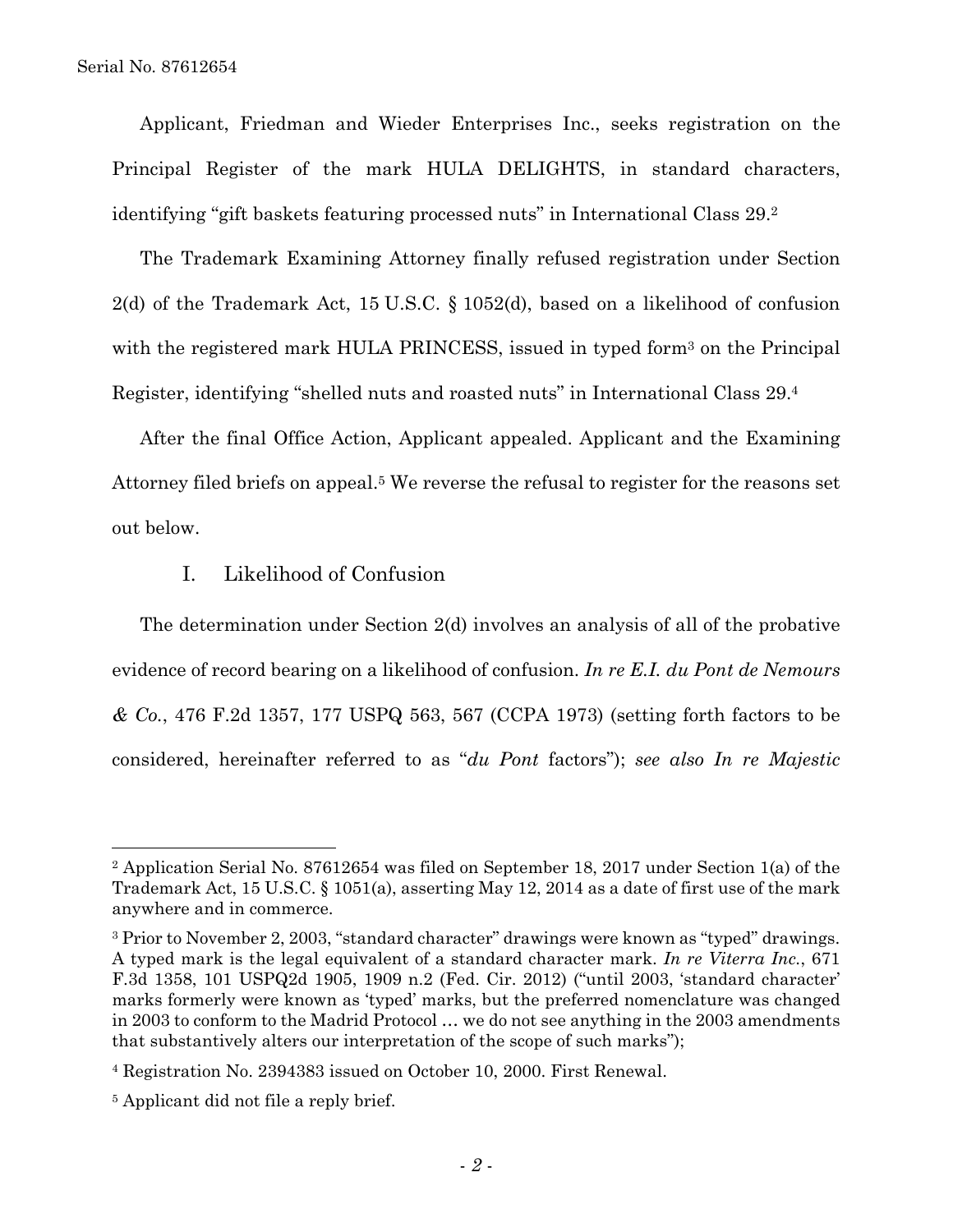*Distilling Co.*, 315 F.3d 1311, 65 USPQ2d 1201, 1203 (Fed. Cir. 2003). In any likelihood of confusion analysis, two key considerations are the similarities between the marks and the relatedness of the goods or services. *See In re Chatam Int'l Inc*., 380 F.2d 1340, 71 USPQ2d 1944 (Fed. Cir. 2004); *Federated Foods, Inc. v. Fort Howard Paper Co.*, 544 F.2d 1098, 192 USPQ 24, 29 (CCPA 1976) ("The fundamental inquiry mandated by  $\S 2(d)$  goes to the cumulative effect of differences in the essential characteristics of the goods and differences in the marks."). We have considered each relevant *du Pont* factor for which there is evidence or argument, and have treated any other factors as neutral. *See M2 Software, Inc. v. M2 Commc'ns, Inc.,* 450 F.3d 1378, 78 USPQ2d 1944, 1947 (Fed. Cir. 2006); *ProMark Brands Inc. v. GFA Brands, Inc.,* 114 USPQ2d 1232, 1242 (TTAB 2015) ("While we have considered each factor for which we have evidence, we focus our analysis on those factors we find to be relevant."). Varying weights may be assigned to each *du Pont* factor depending on the evidence presented. *Citigroup Inc. v. Capital City Bank Group Inc.*, 637 F.3d 1344, 98 USPQ2d 1253, 1261 (Fed. Cir. 2011); *In re Shell Oil Co.*, 992 F.2d 1204, 26 USPQ2d 1687, 1688 (Fed. Cir. 1993) (factors "may play more or less weighty roles in any particular determination").

## A. Strength of the Registered Mark

We begin by evaluating the strength of the registered mark and the scope of protection to which it is entitled. The fifth *du Pont* factor is the "fame" or strength of the prior mark, and the sixth factor is the number and nature of similar marks in use for similar goods or services. *Du Pont*, 177 USPQ at 567. In determining strength of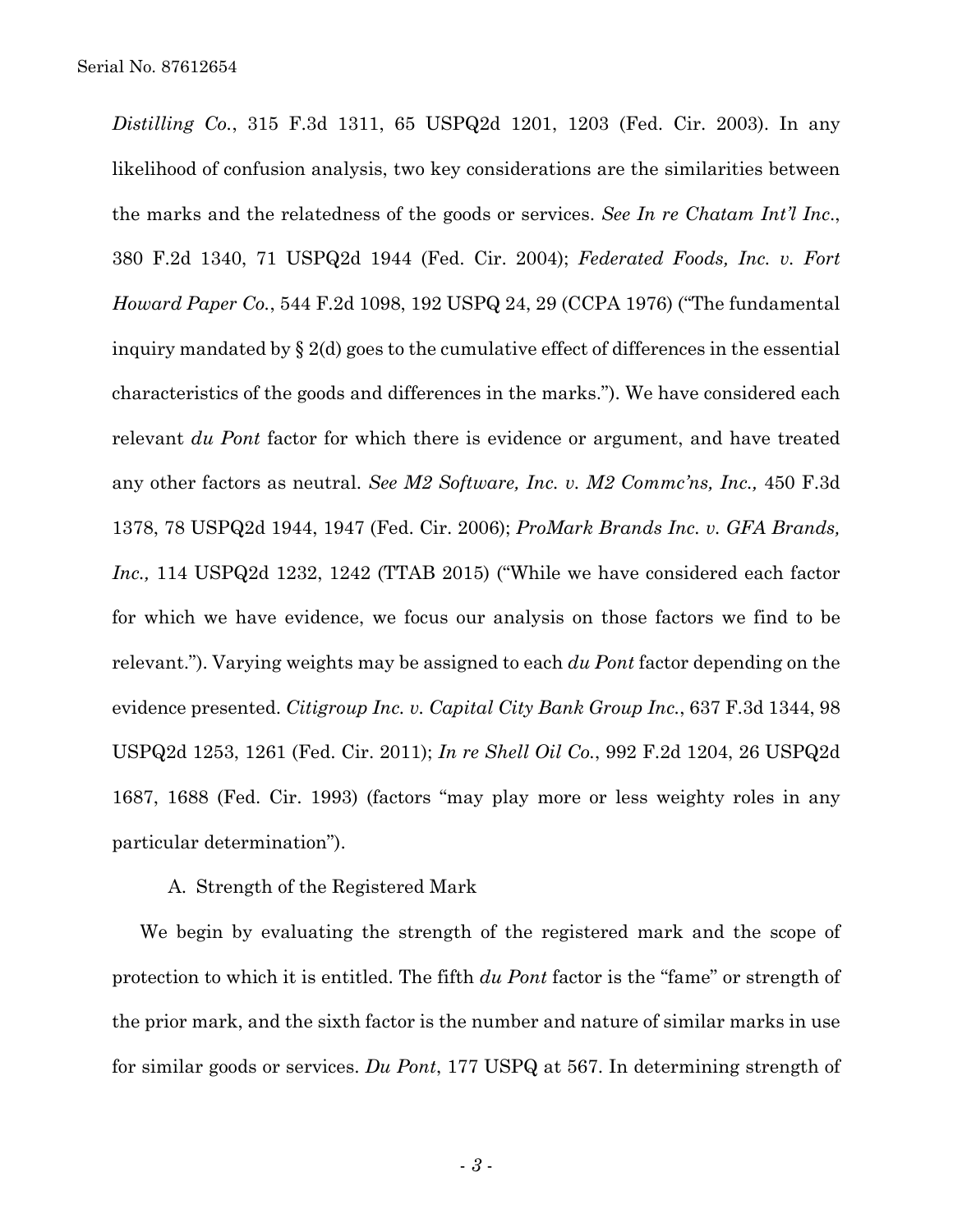a mark, we consider both inherent strength, based on the nature of the mark itself, and commercial strength or recognition. *In re Chippendales USA Inc.*, 622 F.3d 1346, 96 USPQ2d 1681, 1686 (Fed. Cir. 2010) ("A mark's strength is measured both by its conceptual strength (distinctiveness) and its marketplace strength (secondary meaning).").

Turning first to inherent strength, there is no evidence in the record regarding the possible significance of the terms comprising the mark HULA PRINCESS, either individually or in combination, in relation to the goods identified in the cited registration. Thus, concerning conceptual strength, we find on this record that HULA PRINCESS appears to be inherently distinctive and arbitrary in connection with the recited goods. Further, there is no evidence regarding the mark's commercial or marketplace strength.

In its brief, Applicant argues that while the

term HULA, defined generally as a dance performed by Hawaiian women, is not descriptive of any food or beverage – nonetheless, due to extensive third party use of that term either alone or as part of composite marks for food and/or beverage goods, it is very weak as applied to food and beverage, and is entitled to only a fairly narrow scope of protection, where even minor differences in the marks and/or the goods will be enough to prevent a likelihood of confusion.6

In support of its position that the cited mark is weak and entitled only to a limited scope of protection, Applicant introduced into the record copies of twenty-six thirdparty registrations issued to twenty-one different entities for the following HULA-

 $\overline{a}$ 

<sup>6 4</sup> TTABVUE 4 (Applicant's brief).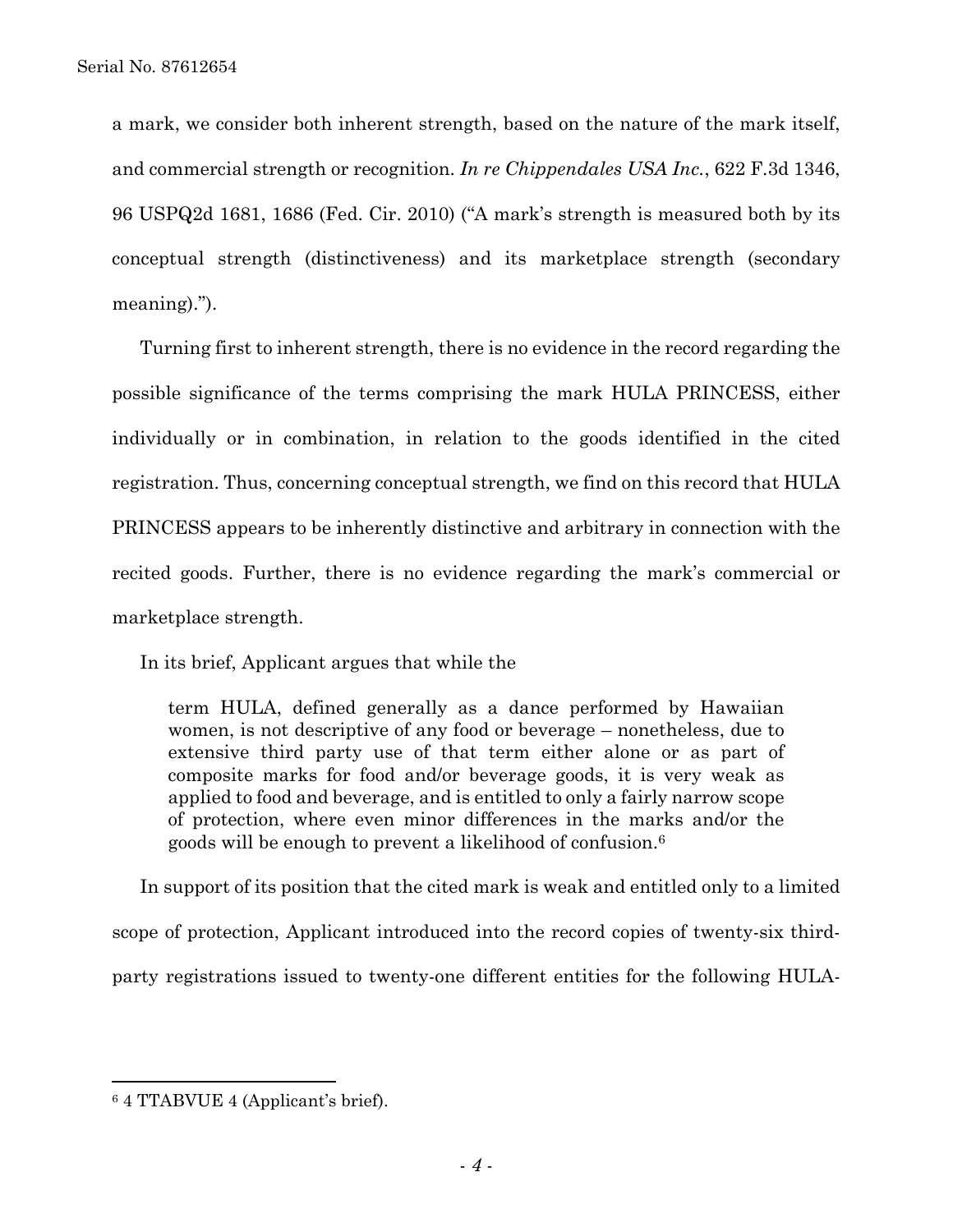l

formative marks identifying various food products (all marks issued on the Principal

Register in typed or standard characters unless otherwise noted):7

Reg. No. 5270381 for the mark HULA JUICE (JUICE disclaimed), identifying "Alcoholic beverages, except beer; Alcoholic cocktail mixes; Alcoholic mixed beverages except beers; Prepared alcoholic cocktail;"



Reg. No. 5070464 for the mark (CHARBROIL disclaimed), identifying "sauces;" "restaurant";

Reg. No. 4971635 for the mark HAWAIIAN HULA KOOKIE (HAWAIIAN and COOKIE disclaimed) and Reg. No. 4971634 for the mark HULA GIRL KOOKIE (COOKIE disclaimed), both identifying "candy; cookies;"

Reg. No. 5004083 for the mark HULA BERRY (BERRY disclaimed), identifying "live plants, namely, white strawberries;"

Reg. No. 5304074 for the mark HULA, Reg. No. 4605932 for the mark

and Reg. No. 4495348 for the mark POM HULA, all identifying "fruit juice; fruit juices; fruit juice concentrate; fruit-flavored beverages; non-alcoholic beverages containing fruit juices; non-alcoholic beverages containing fruit extracts;"

<sup>7</sup> Applicant's March 16, 2018 Response to the Examining Attorney's first Office Action at .pdf 17-34.

Applicant further submitted copies of seven third-party applications which are entitled to little, if any, probative value. *See, e.g., In re Mr. Recipe, LLC,* 118 USPQ2d 1084, 1089 (TTAB 2016) (third-party application is "evidence only that the application was filed on a certain date"); *Interpayment Services Ltd. v. Docters & Thiede,* 66 USPQ2d 1463, 1468 n.6 (TTAB 2003).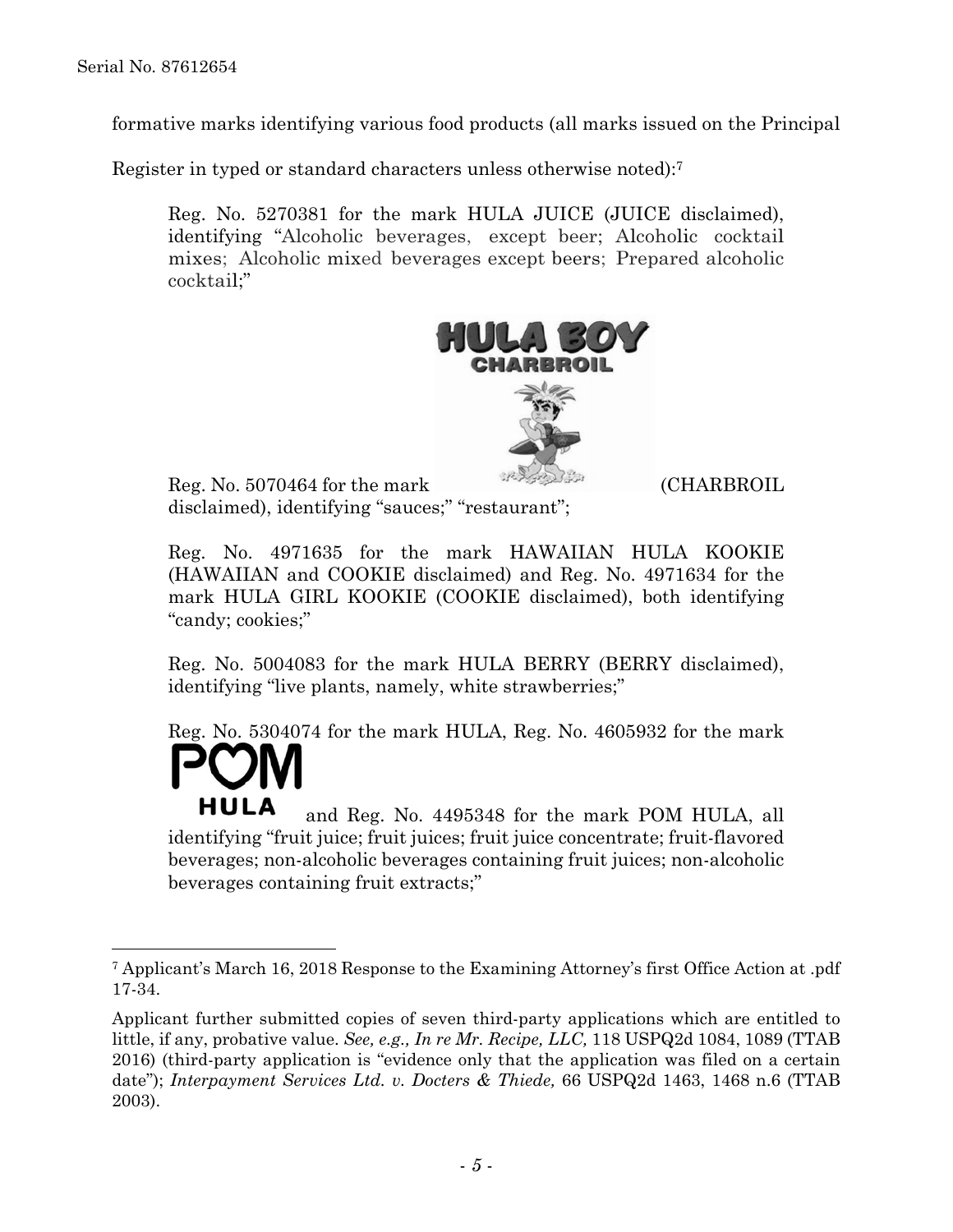Reg. No. 4488514 for the mark HULA DOG (DOG disclaimed), identifying "flavoring syrup; frozen confections; hot dog sandwiches; mustard; sandwich relish; sauces; shave ice confections;"

Reg. No. 4526527 for the mark HULA MATE (MATE disclaimed), identifying various herbal and non-herbal teas, beverages and concentrates;



Reg. No. 4382683 for the mark (WATER disclaimed), identifying "glacial water;"

Reg. No. 4190491 for the mark HULA LULA, identifying "cat treats;"

Reg. No. 4102111 for the mark LET YOUR TASTE BUDS DO THE HULA, identifying "hot sauce;"

Reg. No. 4021829 for the mark HULA BLEND (BLEND disclaimed), identifying "beverages made of coffee; coffee; ground coffee beans;"

Reg. No. 4013963 for the mark BORN TO HULA, identifying "barbeque sauce, hot sauce, relish, salad dressing, salsa, tomato sauce;"



Reg. No. 3638682 for the mark  $\overline{\phantom{a}}$   $\overline{\phantom{a}}$  (AUTHENTIC and SAUCES disclaimed), identifying "barbeque sauce; salad sauces; teriyaki sauce;"



Reg. No. 3583072 for the mark , identifying "shaved ice confections;"

Reg. No. 3367524 for the mark HULA HAWAIIAN (HAWAIIAN disclaimed), identifying "pizza;"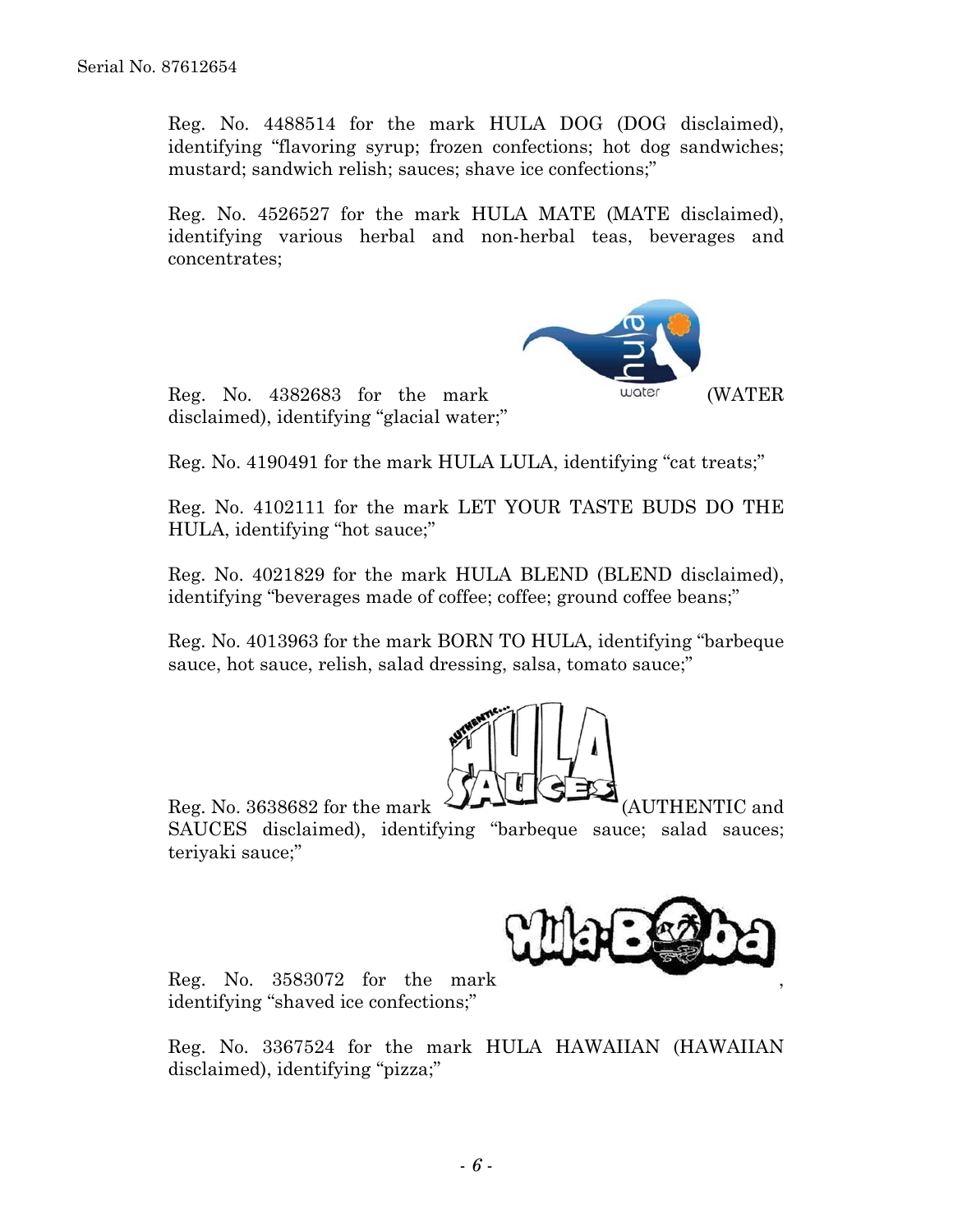

Reg. No. 3395453 for the mark (BEVERAGES

disclaimed), identifying "alcoholic beverages, namely, rum and rum based beverages;"

Reg. No. 4266092 for the mark HULA GIRL, identifying "barbeque sauce; hot sauce;"

Reg. Nos. 4368862 and 4156157 for the mark HULA GIRL, respectively identifying "sauces;" and "coffee, coffee beans, crystal sugar pieces, ground coffee beans, pancake mixes, pancake syrup, roasted coffee beans, sugar, white sugar;"

Reg. No. 3050150 for the mark HULA DADDY, identifying "coffee beans roasted and unroasted;" and Reg. No. 2904861 for the mark



identifying "coffee beans;"

Reg. No. 2696175 for the mark HULA GRILL (GRILL disclaimed), identifying "sauces and dressings; desserts, namely, cakes, ice cream, and puddings;" and

Reg. No. 2818595 for the mark HAWAIIAN HULA, identifying "salad dressing."

Of these third-party registrations, none identify nuts similar to the "shelled nuts and roasted nuts" identified in the cited registration or, for that matter, gift baskets similar to those identified in the involved application. As the Examining Attorney notes, the only reference to nut-related goods is in a third-party application that is entitled to little, if any, probative weight.8 *In re Mr. Recipe, LLC,* 118 USPQ2d at

1

<sup>8 6</sup> TTABVUE 9 (Examining Attorney's brief).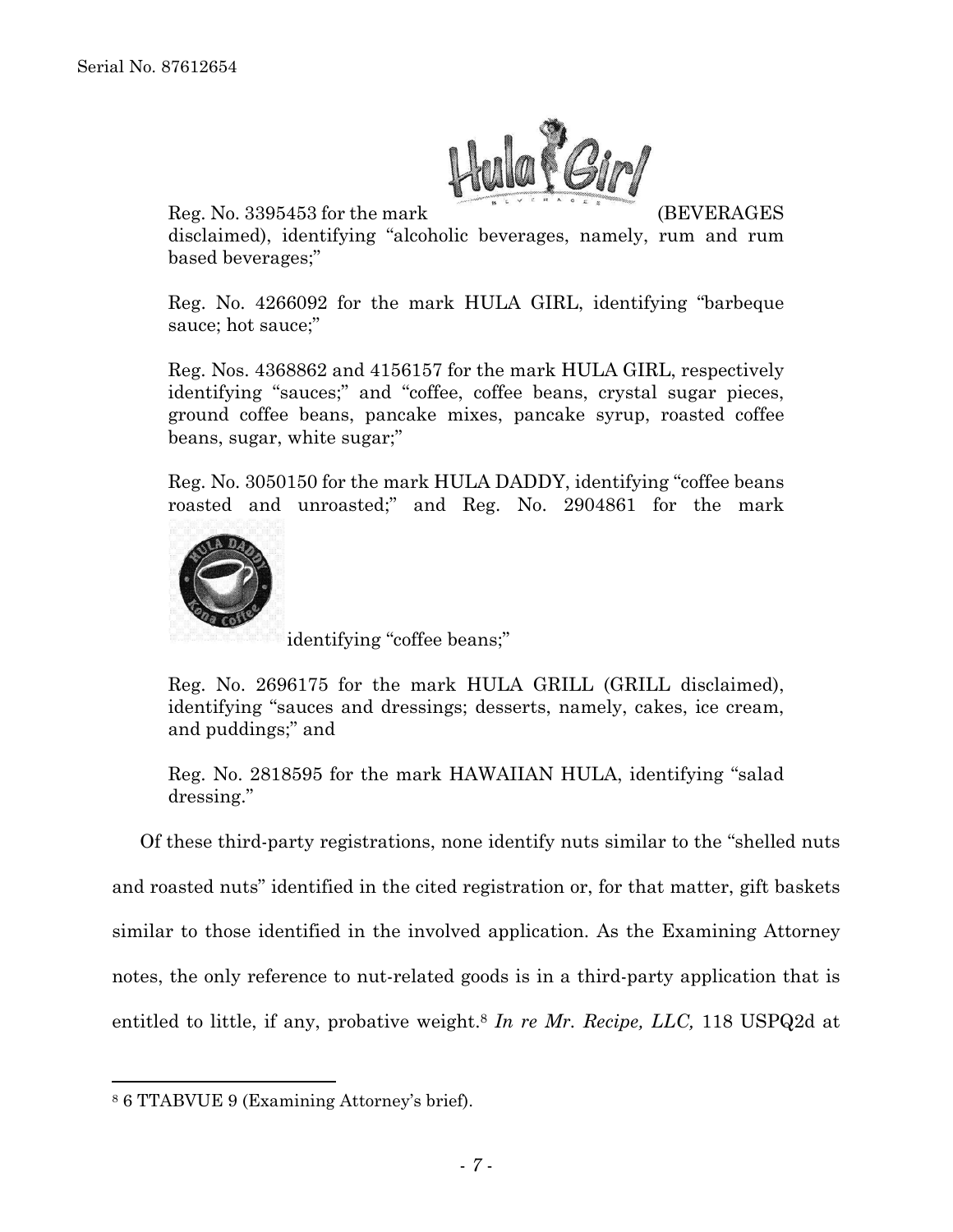1089. Rather, the marks in the third-party registrations all identify food products that are not as closely related to the goods identified in the cited registration or involved application, as discussed below. The marks differ from the registered mark to the extent that none include the term PRINCESS. Nonetheless, one consists solely of the term HULA, and fourteen others are formatives of HULA followed by a second term, e.g., HULA GIRL, HULA MATE, HULA DADDY and HULA BERRY, and thus follow the same convention as the registered mark HULA PRINCESS and appliedfor mark HULA DELIGHTS.

As noted above, we find that the registered mark is arbitrary as applied to the identified goods. There is no evidence of third-party use; however, there is evidence of third-party registrations of assertedly similar marks for various food products or services. *Cf. Juice Generation, Inc. v. GS Enters LLC,* 794 F.3d 1334, 115 USPQ2d 1671, 1674-75 (Fed. Cir. 2015); *Jack Wolfskin Ausrustung Fur Draussen GmbH & Co. KGAA v. New Millennium Sports, S.L.U.*, 797 F.3d 1363, 116 USPQ2d 1129, 1135-36 (Fed. Cir. 2015). We therefore find that the registered mark is to be accorded a somewhat narrower scope of protection than that to which inherently distinctive marks are normally entitled due to the presence of the third-party registrations of HULA formative marks for food products. *See Joseph Phelps Vineyards, LLC v. Fairmont Holdings, LLC*, 857 F.3d 1323, 122 USPQ2d 1733, 1734 (Fed. Cir. 2017) (stating that likelihood of confusion fame varies along a spectrum from very strong to very weak).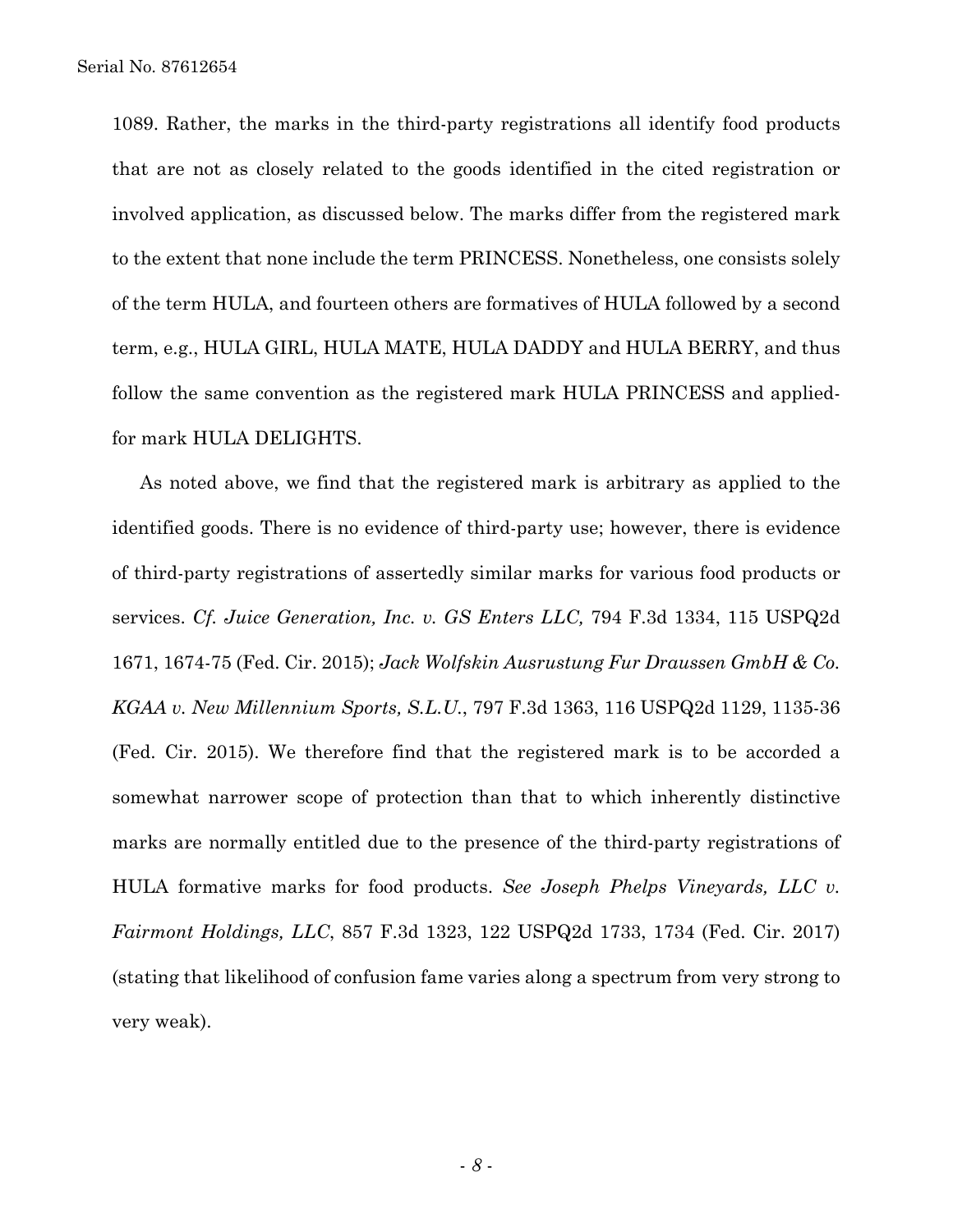B. Similarity of the Marks

We next address the *du Pont* likelihood of confusion factor focusing on "the similarity or dissimilarity of the marks in their entireties as to appearance, sound, connotation and commercial impression." *Palm Bay Imps. Inc. v. Veuve Clicquot Ponsardin Maison Fondee En 1772*, 396 F.3d 1369, 73 USPQ2d 1689, 1691 (Fed. Cir. 2005) (quoting *du Pont*, 177 USPQ at 567). "The proper test is not a side-by-side comparison of the marks, but instead whether the marks are sufficiently similar in terms of their commercial impression such that persons who encounter the marks would be likely to assume a connection between the parties." *Coach Servs. Inc. v. Triumph Learning LLC*, 668 F.3d 1356, 101 USPQ2d 1713, 1721 (Fed. Cir. 2012) (quotation omitted). *See also Mini Melts, Inc. v. Reckitt Benckiser LLC,* 118 USPQ2d 1464, 1470 (TTAB 2016); *In re Mr. Recipe, LLC*, 118 USPQ2d at 1089.

Because the similarity or dissimilarity of the marks is determined based on the marks in their entireties, our analysis cannot be predicated on dissecting the marks into their various components; that is, the decision must be based on the entire marks, not just part of the marks. *In re Nat'l Data Corp.*, 753 F.2d 1056, 224 USPQ 749, 751 (Fed. Cir. 1985); *see also Franklin Mint Corp. v. Master Mfg. Co.*, 667 F.2d 1005, 212 USPQ 233, 234 (CCPA 1981) ("It is axiomatic that a mark should not be dissected and considered piecemeal; rather, it must be considered as a whole in determining likelihood of confusion."). On the other hand, there is nothing improper in stating that, for rational reasons, more or less weight has been given to a particular feature of a mark, provided the ultimate conclusion rests on a consideration of the marks in their entireties. *Nat'l Data*, 224 USPQ at 751.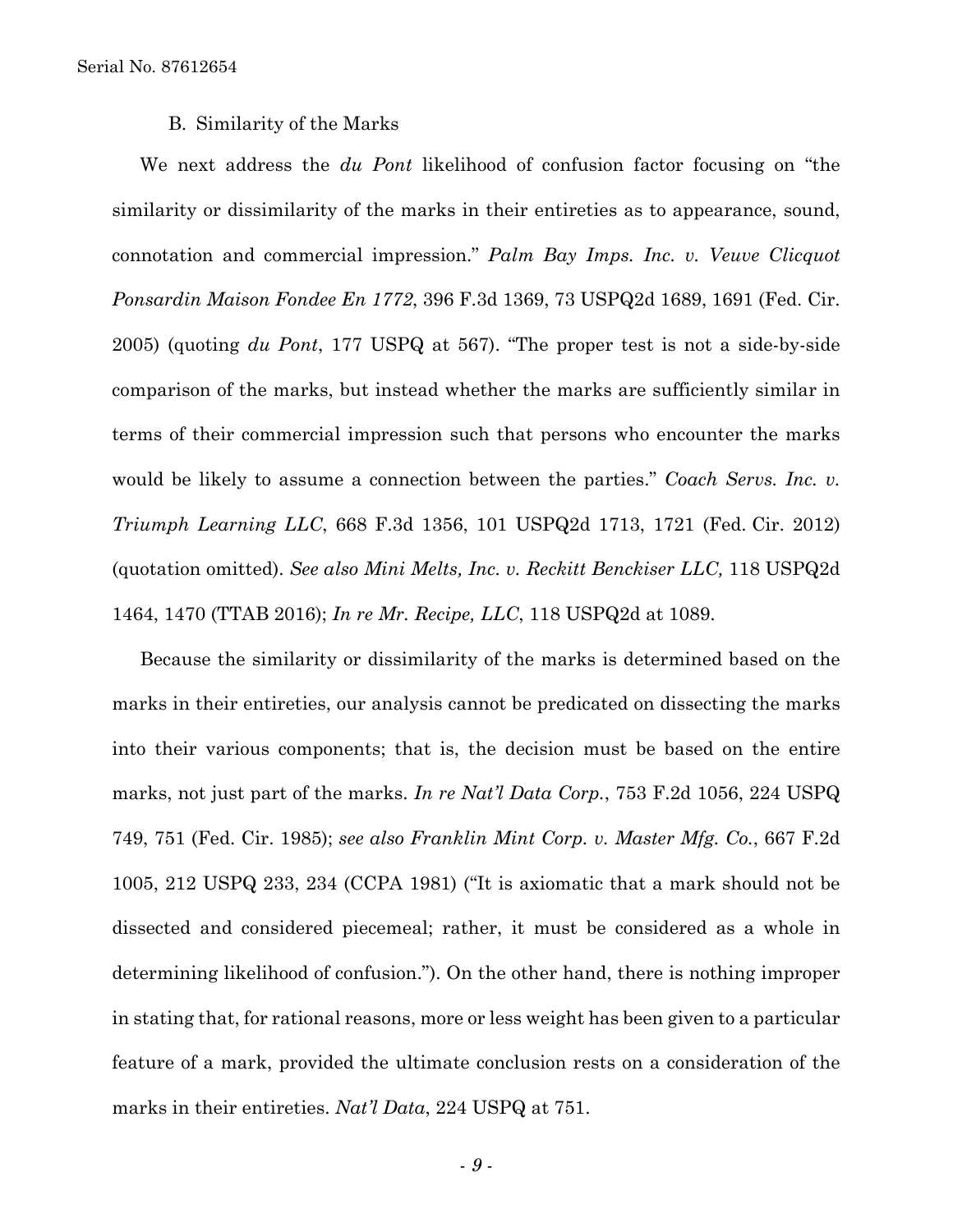The Examining Attorney, citing *Palm Bay Imps., Inc. v. Veuve Clicquot Ponsardin Maison Fondee En 1772*, *supra* and *Century 21 Real Estate Corp. v. Century Life of Am.*, 970 F.2d 874, 876, 23 USPQ2d 1698, 1700 (Fed Cir. 1992), argues that the dominant feature of each mark is the term "HULA" because this term appears first in each mark and it is most likely to be impressed in purchasers' memories.

We agree that the identical, leading term HULA in both marks creates a similarity between them. However, the evidence discussed above demonstrates that the term HULA common to both marks is somewhat weak due to the presence of twenty-six third-party registrations for various food products and services, of which fourteen consist of HULA followed by a second term and thus are arranged similarly to the marks at issue herein. Furthermore, there is no evidence that the terms DELIGHTS or PRINCESS are conceptually or commercially weak as applied to the goods at issue. Simply put, there is no evidence that either term describes or even suggests a feature or quality of the identified goods, or that third parties have made extensive use or registration of those terms. As a result, we find that DELIGHTS and PRINCESS in the marks at issue are distinctive, without any evidence of commercial weakness, and possess at least as much source-identifying significance as the term HULA.

Upon evaluating the mark HULA DELIGHTS and the registered mark HULA PRINCESS we find that while the common term HULA is identical, the following terms in the marks are completely dissimilar in appearance and sound. With regard to meaning, Applicant's mark connotes tropical enjoyment while the registered mark suggests tropical royalty or an individual who is adept at hula dancing. These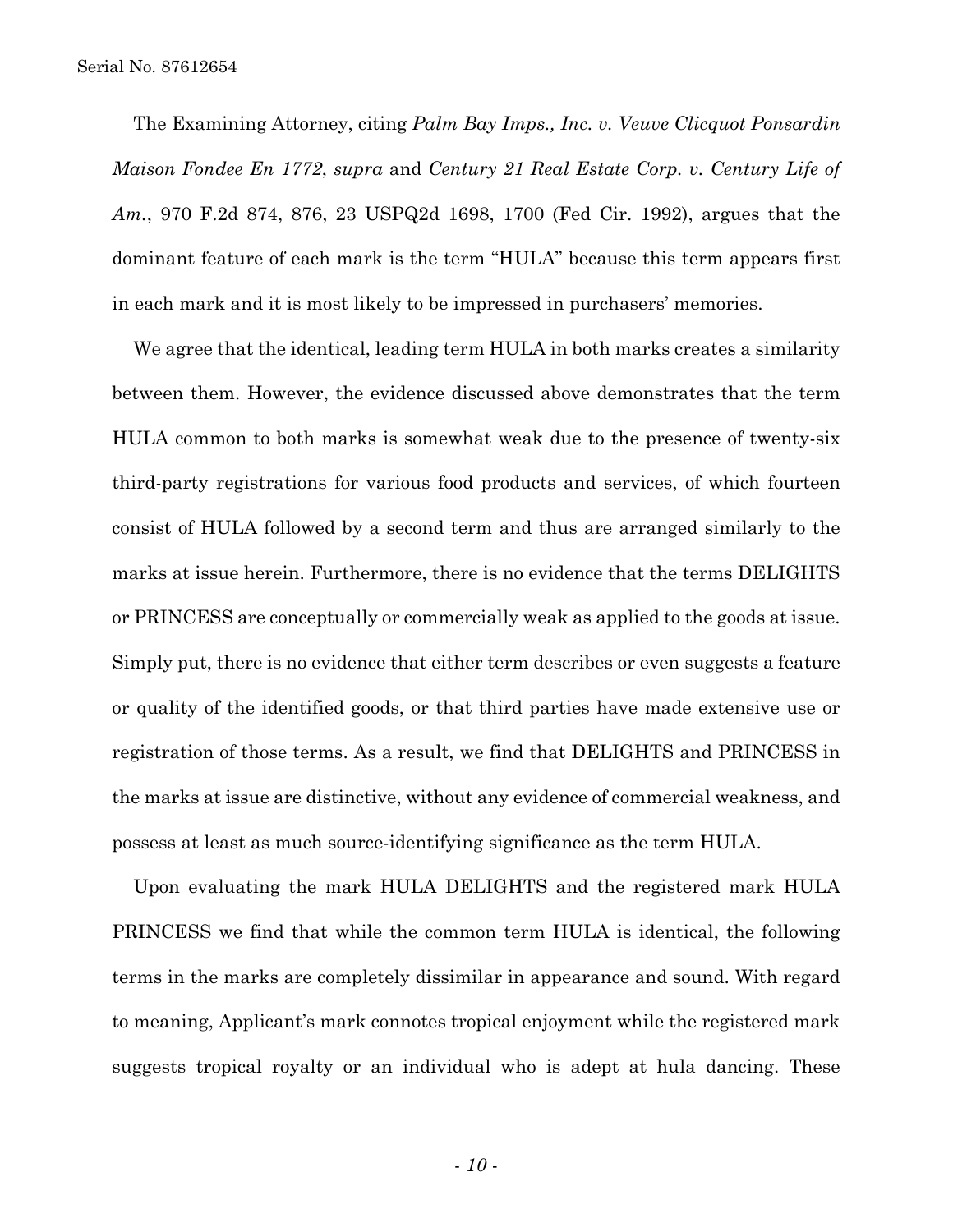connotations, while related, are somewhat different and, given the differences in the marks' appearance and sound, result in the marks having somewhat different commercial impressions.

In sum, we view the marks in their entireties and find them to be more dissimilar than similar in appearance, sound and meaning and, overall, to convey dissimilar commercial impressions. Thus, this *du Pont* factor weighs in favor of a finding of no likelihood of confusion.

C. Relatedness of the Goods, Channels of Trade and Classes of Consumers

With regard to the *du Pont* factors addressing the relatedness of the goods, channels of trade and classes of consumers, we must make our determinations based on the goods as they are identified in the application and cited registration. *See In re Dixie Rests. Inc.*, 105 F.3d 1405, 41 USPQ2d 1531, 1534 (Fed. Cir. 1997). *See also Stone Lion Capital Partners, LP v. Lion Capital LLP*, 746 F.3d 1317, 110 USPQ2d 1157, 1161 (Fed. Cir. 2014); *Hewlett-Packard Co. v. Packard Press Inc.*, 281 F.3d 1261, 62 USPQ2d 1001, 1004-05 (Fed. Cir. 2002); *Octocom Sys., Inc. v. Hous. Computs. Servs. Inc.*, 918 F.2d 937, 16 USPQ2d 1783, 1787 (Fed. Cir. 1990). A proper comparison of the goods considers whether "the consuming public may perceive [the respective goods of the parties] as related enough to cause confusion about the source or origin of the goods." *Hewlett Packard*, 62 USPQ2d at 1004. Therefore, to support a finding of likelihood of confusion, it is not necessary that the goods be identical or even competitive. It is sufficient that the goods are related in some manner, or that the circumstances surrounding their marketing are such that they would be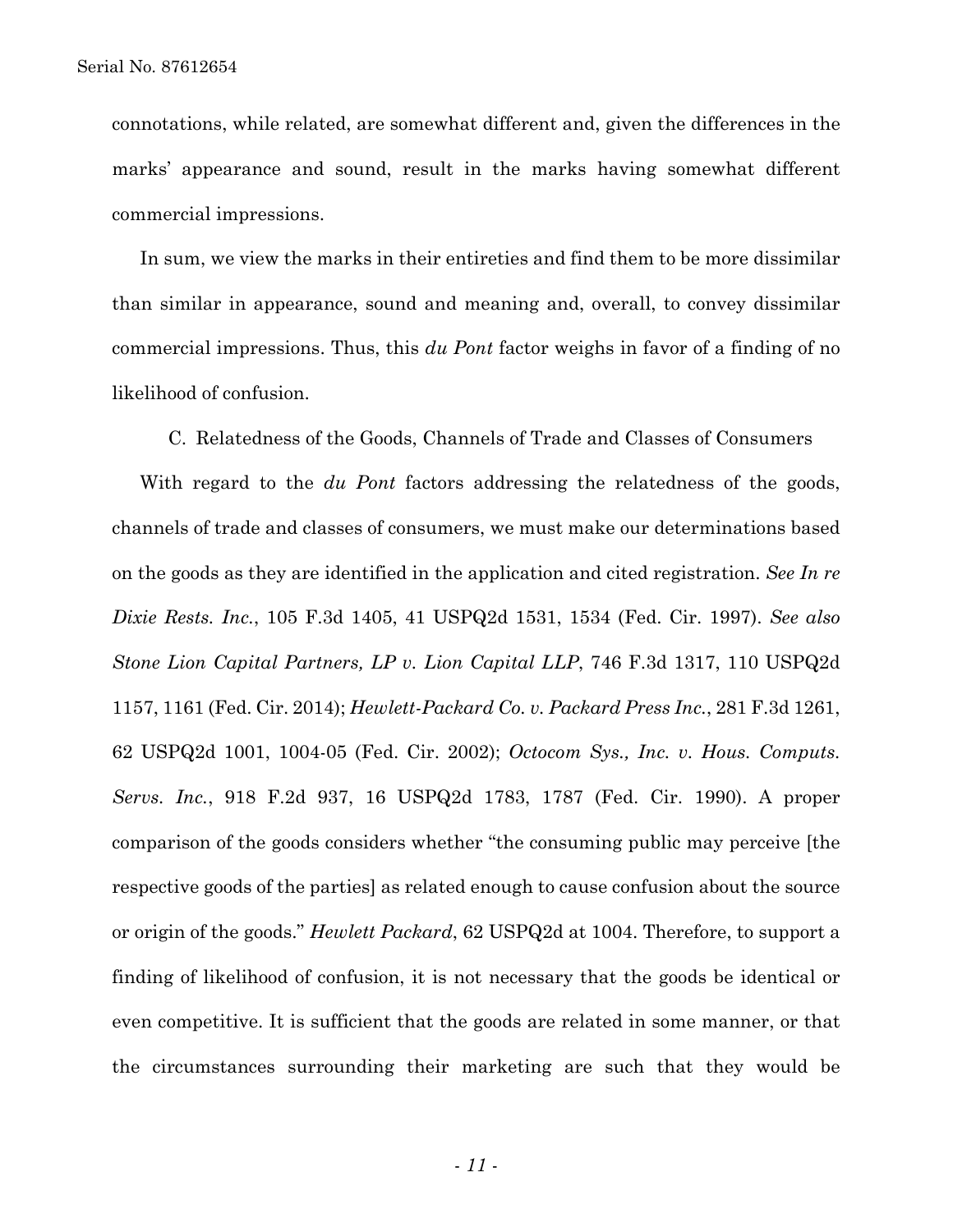Serial No. 87612654

encountered by the same persons in situations that would give rise, because of the marks, to a mistaken belief that they originate from the same source or that there is an association or connection between the sources of the goods. *In re Thor Tech Inc.*, 90 USPQ2d 1634, 1635 (TTAB 2009).

The cited registration identifies "shelled nuts and roasted nuts" and the involved application identifies "gift baskets featuring processed nuts." There is no evidence of record regarding the nature of processed nuts versus shelled and roasted nuts. Because processed nuts, shelled nuts, and roasted nuts are specifically described and are categorized in different International Classes, we assume that there are significant differences such that the general term "nuts" is not sufficient or acceptable as a description of the goods. In other words, there must be a commercial reason that the goods are differentiated. Thus, we reject the Examining Attorney's unsupported statement that "applicant's goods are closely related to the goods provided by the cited registrant because they are all processed nuts"9 inasmuch as there is no evidence that the goods in the cited registration are processed nuts. Nonetheless, as identified, shelled and roasted nuts on the one hand and processed nuts on the other appear to be related to the extent that both are types of nuts.

In support of the position that the goods are related, the Examining Attorney introduced into the record with the December 21, 2017 first Office Action<sup>10</sup> and April

 $\overline{a}$ 

<sup>&</sup>lt;sup>9</sup> 6 TTABVUE 11.

<sup>10</sup> At .pdf 9-15.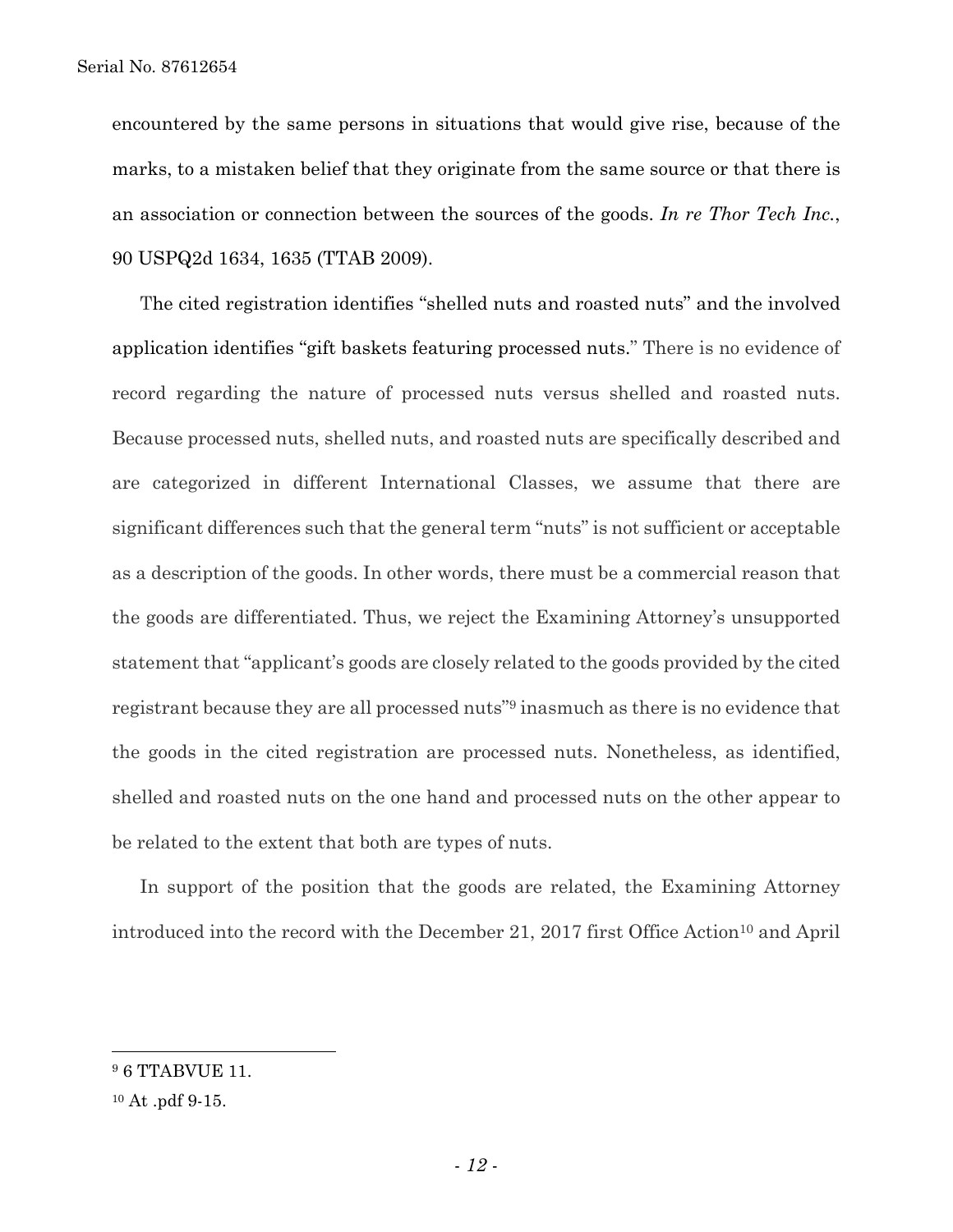5, 2018 final Office Action<sup>11</sup> evidence from the following commercial websites offering

both nuts and gift baskets:

Berries.com offers assorted nuts and gift baskets that appear to include nuts;

Nuts.com offers assorted nuts and gift baskets;

Harry & David, a service of 1-800-flowers.com, offers nuts, including roasted almonds, in bags and as part of gift baskets;

Gourmetgiftbaskets.com offers nuts in bags and as part of gift baskets; and

Ohnuts.com offers mixed nuts, including raw and roasted nuts, in packages, bulk and as part of gift baskets.

As noted, two of the websites offer roasted nuts and one additionally offers raw nuts.

While we cannot tell from three of the websites whether the nuts are shelled or

roasted, nor can we tell to what extent any of the nuts are processed, this evidence

establishes that nuts and gift baskets featuring nuts may emanate from at least a

modest number of third parties.

Applicant argues:

Since there is no likelihood of confusion [between the marks] based on the sight, sound, and meaning test, there is no reason to compare the goods, since the Examiner would only get to this question if there were a likelihood of confusion. Notwithstanding, Applicant's gift baskets are specialized products for special occasions and are not comparable to the goods covered by the Cited Mark.12

We are not persuaded by Applicant's apparent argument that the marks are so dissimilar that confusion cannot occur in accordance with this tribunal's decision in

1

<sup>11</sup> At .pdf 8-32.

<sup>12 4</sup> TTABVUE 15.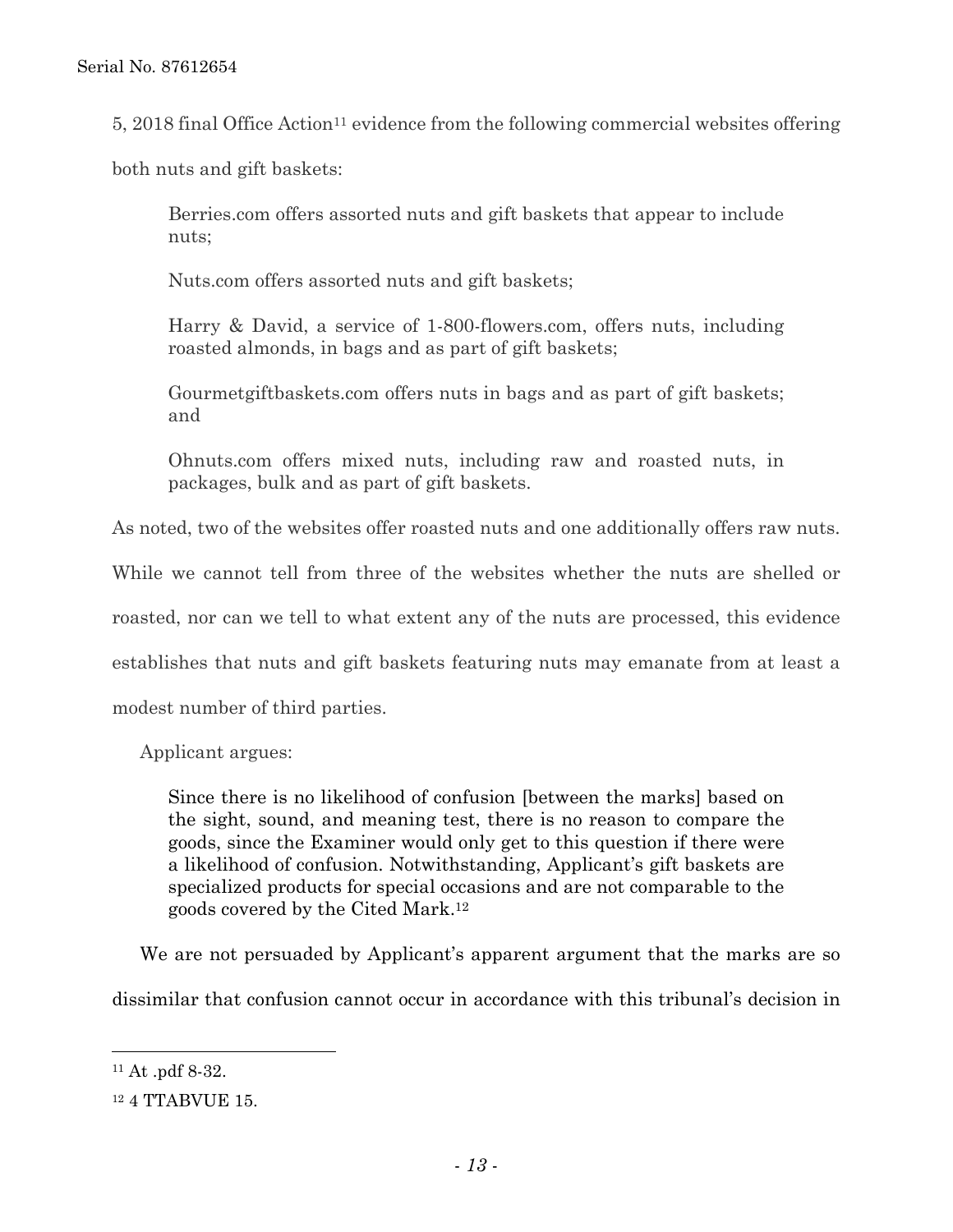$\overline{a}$ 

*Kellog Co. v. Pack'em Enterprises, Inc.*, 14 USPQ2d 1545 (TTAB 1990), *aff'd 951 F.3d 330* , 21 USPQ2d 1142 (Fed. Cir. 1991) (dissimilarity of marks FROOT LOOPS and FROOTIE ICE resulted in finding of no likelihood of confusion despite very close relationship between goods and trade channels). Rather, we consider the relatedness of the goods as one of the factors under *du Pont* in our likelihood of confusion determination.

The identifications of goods in the cited registration and involved application do not recite any limitations as to the channels of trade in which the goods are offered. In the absence of trade channel limitations on the goods under the registered and applied-for marks, we must presume that these goods are offered in all customary trade channels. *See Citigroup Inc. v. Capital City Bank Grp. Inc.*, 98 USPQ2d at 1261; *In re Elbaum*, 211 USPQ 639, 640 (TTAB 1981). The Examining Attorney did not offer any evidence regarding the channels of trade in which processed nuts, roasted nuts or shelled nuts are offered. Nor did the Examining Attorney offer any evidence regarding the consumers who purchase those products. Accordingly, we have only the five websites discussed above to consider. As discussed above, it is not clear whether three of the five websites offer roasted, shelled or processed nuts and two of the websites only specify that they offer roasted nuts.13

We find as a result that the *du Pont* factors of the relatedness of the goods, channels of trade and consumers weighs slightly in favor of likelihood of confusion.

<sup>&</sup>lt;sup>13</sup> One of those two websites also offers raw nuts which do not appear to be at issue herein.